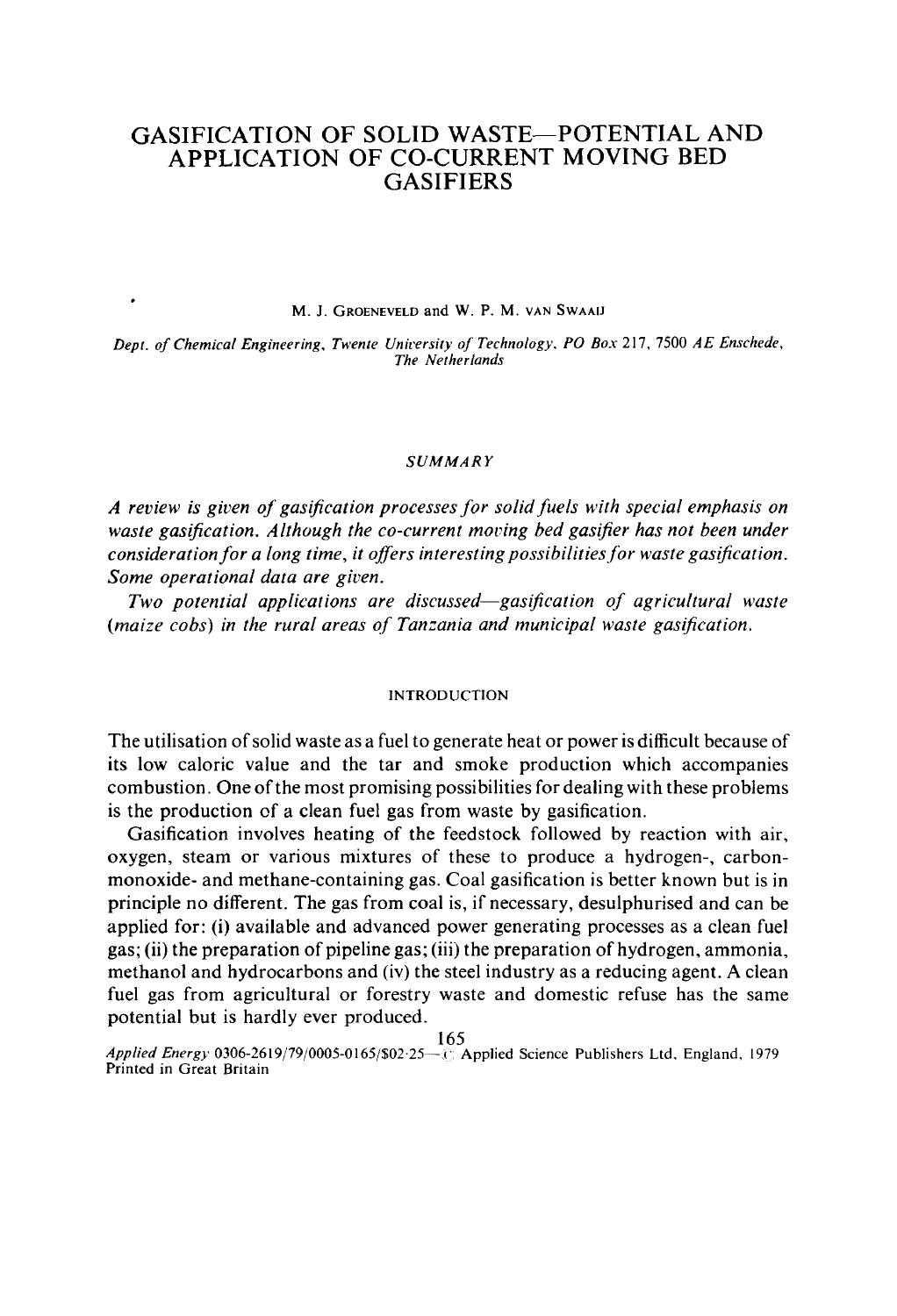## HISTORY OF GASIFICATION

The oldest means of gas production from carbonaceous materials is dry distillation (i.e. heating of the feedstock in an oxygen-free atmosphere). Using this process principle, the first coal-gas company started in London in 1812 and produced light gas. 1 A second method of gas production is the (cyclic) water-gas process, developed about 1880 and applied on an industrial scale from about 1900. 2 Older still is the third method of continuous gasification with air. In 1839 Bischof designed a vertical shaft gasifier for coal and peat gasification (see Fig. 1).<sup>3</sup> This type was improved for example by Siemens (1857) and used in Europe for more than a century.<sup>3</sup> The main problems with these gasifiers were tar production and ash removal. According to Ebelman  $(1840)^2$  tar production could be overcome by leading the product gas through a glowing coke bed. Based on this principle several gasifiers with one or two glowing zones were built—double shaft gasifiers (Fig. 2); double fire gasifiers (Fig. 3); gasifiers in which the pyrolysis products are injected under the grid (Fig. 4) and co-current gasifiers (Fig. 5).

During the period 1880 to 1920, especially in Germany, improved designs were made for the gasification of low-grade coals such as lignite and of vegetable materials. Other gasifiers have been designed to cope with the problem of ash removal, leading to the famous rotating grid type (first designed by Kerpely, 1904<sup>2</sup>). The powdered coal gasifier of Hirth and Maconnet (1905) was an early example of a new technique for eliminating ash removal problems as well as the problem of caking in a packed bed. This technique has led to the fluid bed gasifier (Winkler, 1926) and the entrained suspension gasifier (Schmalfeldt-Wintershall, 1940). During the second world war, small gasifiers were constructed for car and lorry traction because of the shortage of liquid hydrocarbons in continental Europe. Most used anthracite or charcoal as feedstock but some employed peat or wood blocks. While early gasifiers mainly operated at atmospheric pressure, during and after world war II pressurised gasifiers were developed, e.g. based on the designs of Lurgi (1936) and of Koppers-Totzek  $(1948)^3$ 

Oil and natural gas took over the previously dominant position of coal with respect to energy supplies, however, and consequently the role of gas production was considerably reduced. Nevertheless, exceptions can be found in areas with special economic circumstances (in South Africa, parts of the USSR and in the developing countries).

The energy crisis renewed interest in the gasification of coal and other potential solid fuels and consequently, as well as the already well known gasifiers, new types are now under development.<sup>4,5</sup> Especially in the USA, attention is being paid to the production of pipeline gas via hydrogen gasification (Higas). In addition, underground gasification is under renewed discussion for power generation<sup>5</sup> and the first refuse gasifiers are in operation.<sup>6</sup>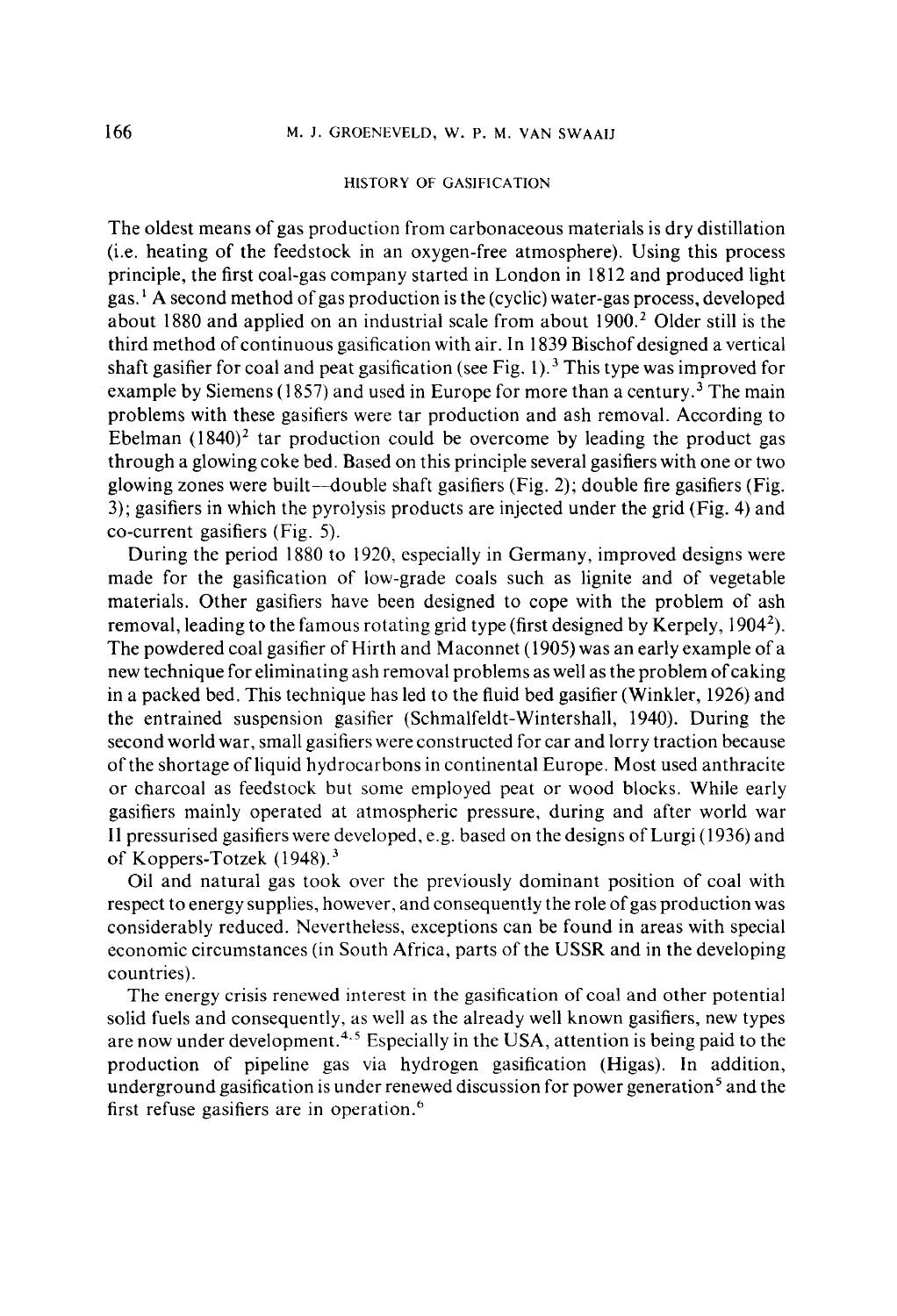

Figs. 1-5. 1. Counter-current gasifier (Bischoff(1839)); 2. Double-shaft gasifier; 3. Double-fire gasifier; 4. Gasifier with injection of the pyrolysis products; 5. Co-current gasifier. (p: drying and pyrolysis zone; r: reduction zone; o: oxidation zone.)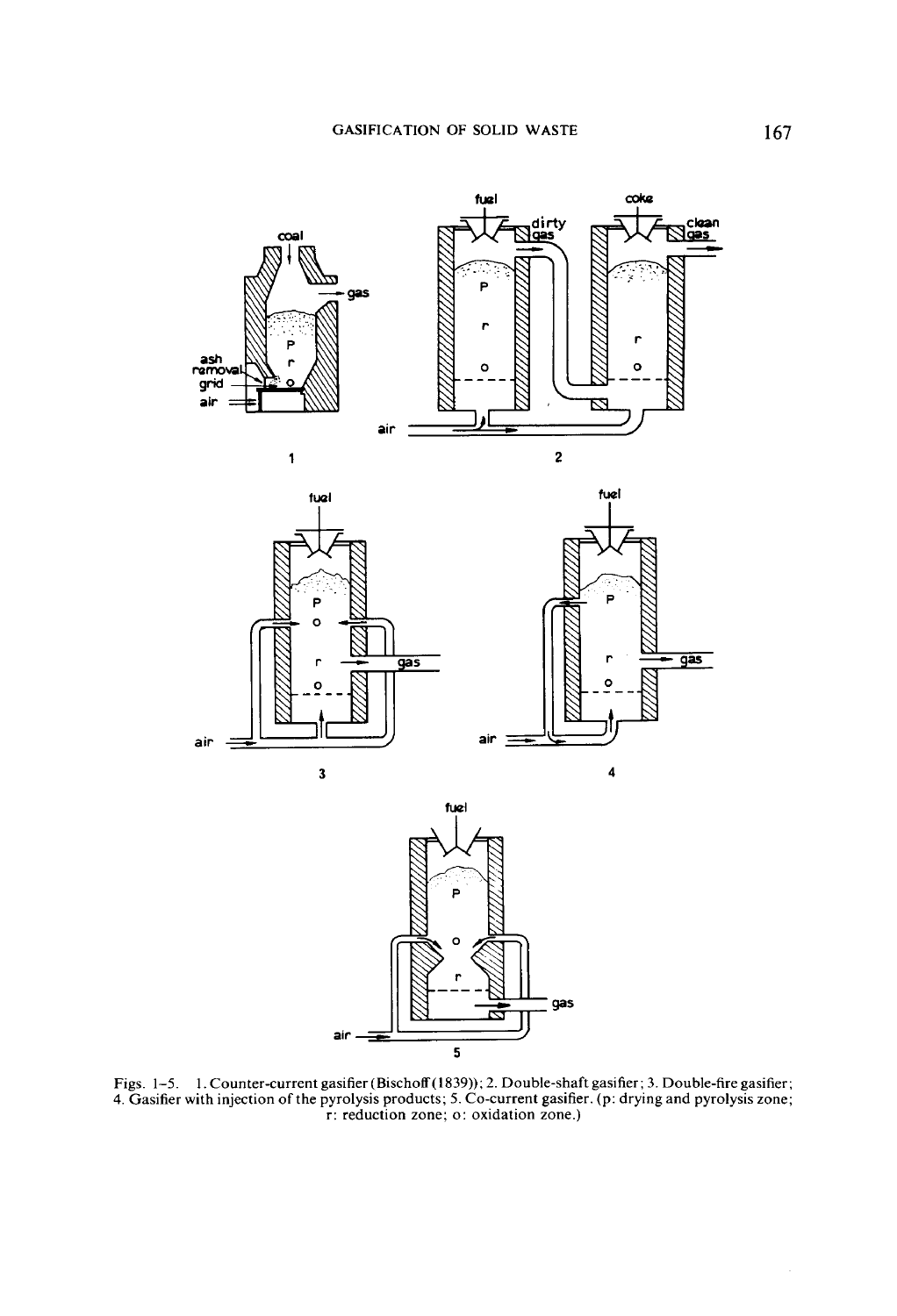#### GASIFICATION PROCESSES

Gasification is a complex process during which the solid fuel successively dries, pyrolyses (organic gases and liquids are distilled off, consequently the solid residue achieves a higher carbon content) and reacts with  $O_2$ ,  $H_2O$ ,  $CO_2$  and  $H_2$  in a complex manner, given below in a simplified form  $((1)$  to  $(4))$ :

$$
C + O2 = CO2 - 394 \text{ kJ/kmol C}
$$
 (1)

$$
C + CO_2 = 2CO + 171 \text{ kJ/kmol C}
$$
 (2)

$$
C + H2O = CO + H2 + 130.5 \text{ kJ/kmol C}
$$
 (3)

$$
C + 2H2 = CH4 - 75 kJ/kmol C
$$
 (4)

Gasification can be divided into autotherm and allotherm processes. Allotherm processes need an external heat source-for example, nuclear energy--and will not be discussed further here. Autotherm processes can be classified according to the heat of combustion of the product gas:

- (i) Low BTU gas (4000–5000 kJ/m<sup>3</sup>) for gasification with air and steam (partial oxidation).
- (ii) Medium BTU gas  $(\pm 10.000 \text{ kJ/m}^3)$  for gasification with oxygen and steam (partial oxidation).
- (iii) High BTU gas  $(\pm 40.000 \text{ kJ/m}^3)$ , or pipeline gas, for gasification with hydrogen (hydrogasification).

For waste gasification only the simple partial oxidation processes are attractive and these will be discussed in more detail. The most important gasification types are presented in Fig. 6, together with temperature and solid fuel conversion profiles. Typical results of these processes are shown in Table 1.

The liquid salt and multi-stage gasifiers, which are rather complex and not attractive for waste gasification, are not shown. The design of a gasification process is influenced by the properties of the feedstock and the following operational variables.

## *Design aspects of partial oxidation gasifiers*

The design of the reactor for a gasification process is determined as described below.

*Particle size:* The particle size of the feedstock dominates the choice of reactor type. Particles larger than  $\pm 2$  mm can be gasified in a moving bed, particles between  $0.1$  and 20 mm are conveniently gasified in a fluid bed and particles smaller than 0-1 mm are suitable for gasification in an entrained suspension reactor. For waste gasification, the disadvantages of size reduction are its costs and increased tar production. Particles can also be agglomerated but apart from the additional cost this operation makes the overall process more complex.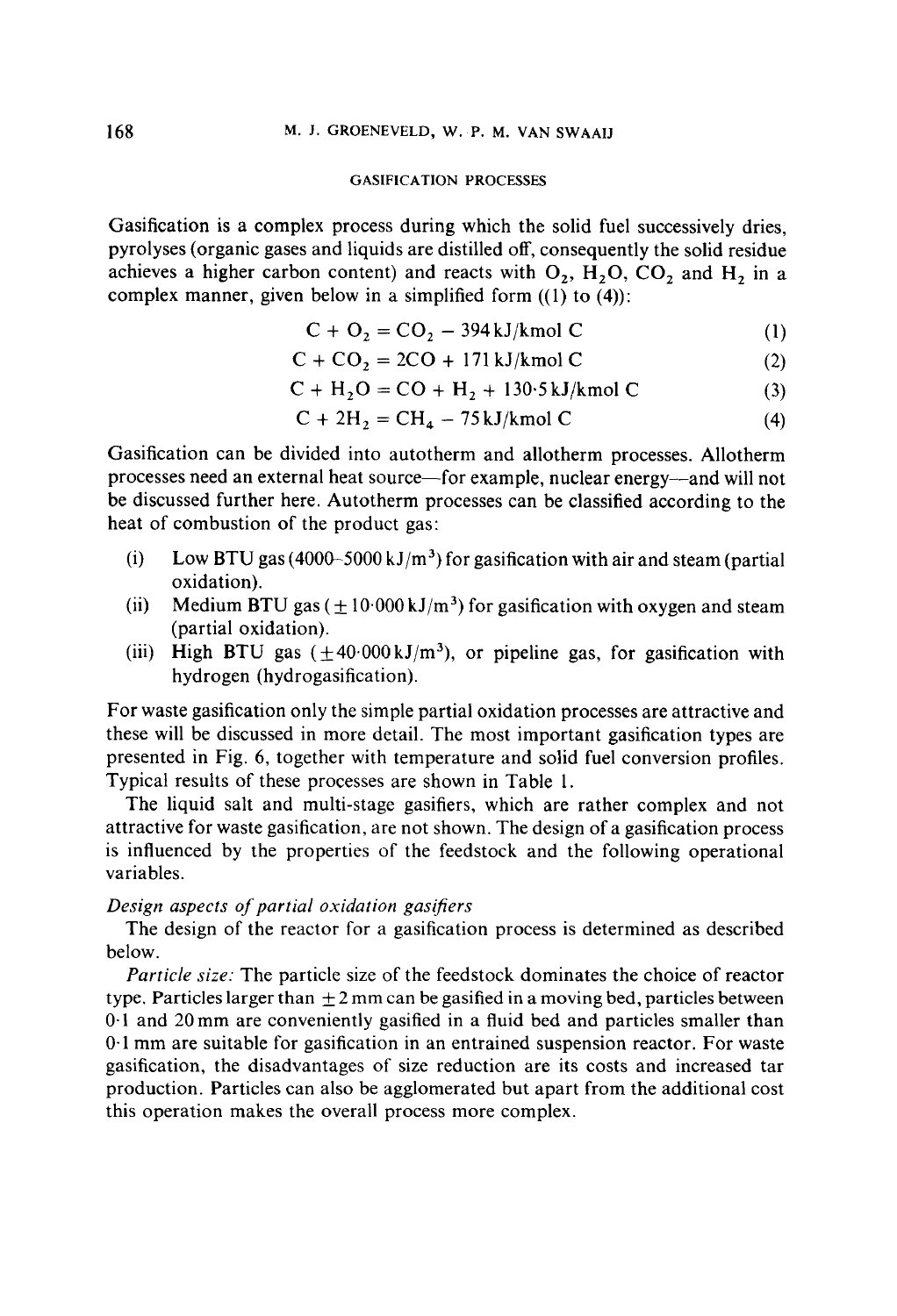

Fig. 6. Reactor types with corresponding temperature and conversion profiles.

*Counter-current or co-current operation."* The choice of mode of operation is of particular interest in packed-bed gasifiers because both ways are feasible. As can be seen in Fig. 6, the main difference in the mode of operation is that in the countercurrent process the products of the pyrolysis and drying zone are entrained with the product gas which therefore contains the tar components. In the co-current operation the pyrolysis products are passed through the hottest zone of the reactor (oxidation zone) where the tar is converted. The main advantages of counter-current operation are: (a) the high burn out of the charcoal and (b) the low exit temperature of the product gas because of the counter-current heat exchange with the feedstock. Disadvantages are entrained tar production and difficulties with the fuel intake. Solid fuel is introduced at a place where gas tightness is critical. The price of achieving the tar free product gas of the co-current operation is a higher outlet temperature (700 °C) in combination with a lower heat of combustion of the gas.

*Ash removal:* This can be accomplished as a liquid or a solid, depending on the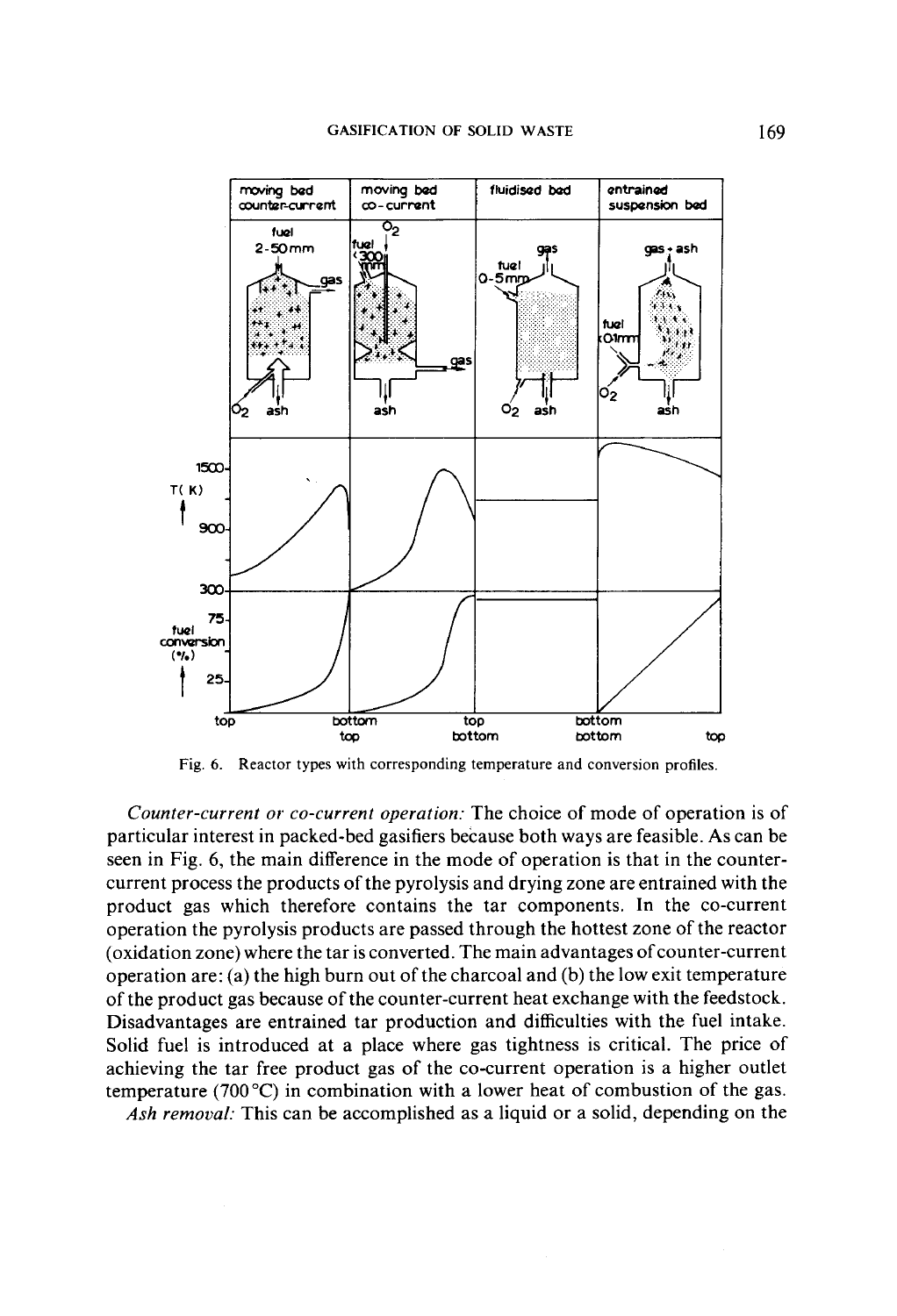| Reactor type                                   | Moring<br>bed                 | Moring<br>bed                       | Moring<br>hed                | Moring<br>bed              | <b>Fluidised</b><br><b>bed</b> | <b>Fluidised</b><br><b>bed</b>  | Entrained<br>bed                |
|------------------------------------------------|-------------------------------|-------------------------------------|------------------------------|----------------------------|--------------------------------|---------------------------------|---------------------------------|
| Particle size (mm)<br>Ash removal<br>Operation | $2 - 50$<br>Solid<br>Counter- | $2 - 50$<br>Liquid<br>Counter-      | < 1000<br>Liquid<br>Counter- | $<$ 300<br>Solid<br>$Co-$  | $0 - 5$<br>Solid               | $0 - 5$<br>Solid                | < 0.1<br>Liquid<br>$Co-$        |
| Pressure (bar)                                 | current<br>$1 - 30$           | current<br>$1 - 30$                 | current<br>1                 | current<br>ł               | $1 - 70$                       | ł                               | current<br>$1 - 70$             |
| Mass balance<br>$\ln k$ g/ $k$ g<br>Fuel       | Lurgi <sup>8</sup><br>(1~bar) | Lurgi <sup>8</sup><br>$(30 \; bar)$ | $Purox^7$<br>(1~bar)         | Twente<br>Univ.<br>(1 bar) | $W$ ink ler $^8$<br>(1~bar)    | Bailie <sup>10</sup><br>(1~bar) | Koppers <sup>9</sup><br>(1 bar) |
| In: Fuel <sup>a</sup>                          | Coal<br>(maf)                 | Coal<br>(maf)                       | Waste<br>(a <sub>f</sub> )   | Wood<br>(a <sub>f</sub> )  | Coal<br>(maf)                  | Waste<br>(maf)                  | Coal<br>(maf)                   |
| О,                                             | 1.06                          | $0-48$                              | 0.25                         | $0.46^{o}$                 | 0.69                           | 0.43 <sup>b</sup>               | 0.95                            |
| H, O                                           | 2.36                          | 0.28                                |                              | $\ddot{\phantom{a}}$       | 0.52                           |                                 | 0.31                            |
| Out: Dry gas                                   | 2.82                          | 1.58                                | 0.88                         | 1.35                       | $1 - 71$                       | 1.16                            | 2.18                            |
| Unconv. C                                      | 0.03                          | 0.01                                | $\sim$                       | 0.01                       | 0.21                           |                                 |                                 |
| Tar                                            | man i                         | 0.10                                | Recycl.                      | $\overline{\phantom{a}}$   |                                | 0.20<br>ł                       | $\overline{\phantom{a}}$        |
| Water                                          | 1.57                          | 0.07                                | 0.37                         | 0.10                       | 0.29                           | 0.07                            | 0.08                            |
| Gas composition                                |                               |                                     |                              |                            |                                |                                 |                                 |
| (dry) CO vol. $\%$                             | 40                            | 61                                  | 49                           | 40                         | 34                             | 20                              | 56                              |
| н,                                             | 39                            | 28                                  | 30                           | 30                         | 41                             | 30                              | 36                              |
| $\overline{CO}_2$                              | 19                            | $\overline{2}$                      | 15                           | 27                         | 20                             | 39                              | 7                               |
| $N_{2}$                                        | $\overline{2}$                | 1                                   | 1                            |                            | $\overline{2}$                 |                                 | ı                               |
| CH <sub>4</sub>                                |                               | 8                                   | 3                            | 3                          | 3                              | 5                               |                                 |
| $C_2^+$                                        | مست                           |                                     | $\overline{2}$               |                            |                                | 6                               | $\gamma$                        |
| Energy balance <sup>c</sup><br>in $MJ/kg$ fuel |                               |                                     |                              |                            |                                |                                 |                                 |
| In: Fuel $(HHV)^c$                             | $30-4$                        | $30-3$                              | 14.6                         | 19.6                       | 30.3                           | $15-2$                          | 34.9                            |
| Gasifying ag. (SH)                             | 6.3                           | 0.8                                 |                              |                            | $1-4$                          |                                 | 0.7                             |
| Out: Gas (HHV)<br>(SH)                         | $29 - 3$                      | $23-4$                              | $10-9$                       | $13-3$<br>$1-1$            | $20-4$<br>1.5                  | $11-7$<br>۰9                    | 27.0<br>2.2                     |

|  |  | TABLE 1 |  |  |                                                                 |  |
|--|--|---------|--|--|-----------------------------------------------------------------|--|
|  |  |         |  |  | REACTOR TYPES WITH TYPICAL DATA FOR COAL AND WASTE GASIFICATION |  |

 $"$  m (moisture) a (ash) f (free)

 $<sup>b</sup>$  in air</sup>

 $\epsilon$  HHV = higher heating value; SH = sensible heat.

temperature (melting point between 900 and 1100 °C, see Fig. 6). In the case of a fluid bed reactor the temperature can be controlled easily and kept below the melting point of the ash. The ash can then be removed as a solid. Entrained suspension beds are operated with short residence times ( $\sim$  a few seconds) and therefore at high temperatures (above 1500 $^{\circ}$ C). Ash can be removed as a liquid or, after quenching with water, as a solid. The situation is more complex in the counter-current, moving bed types. They can operate with or without a grid to separate the char bed and the ash and, depending on the gasifying agent, the ash can be removed as a liquid or as a solid. However, partial or local melting of the ash should be avoided. In the case of gasification with pre-heated air or oxygen and, if necessary, with small amounts of steam, the ash will melt and in other cases the ash can be kept in the solid state (see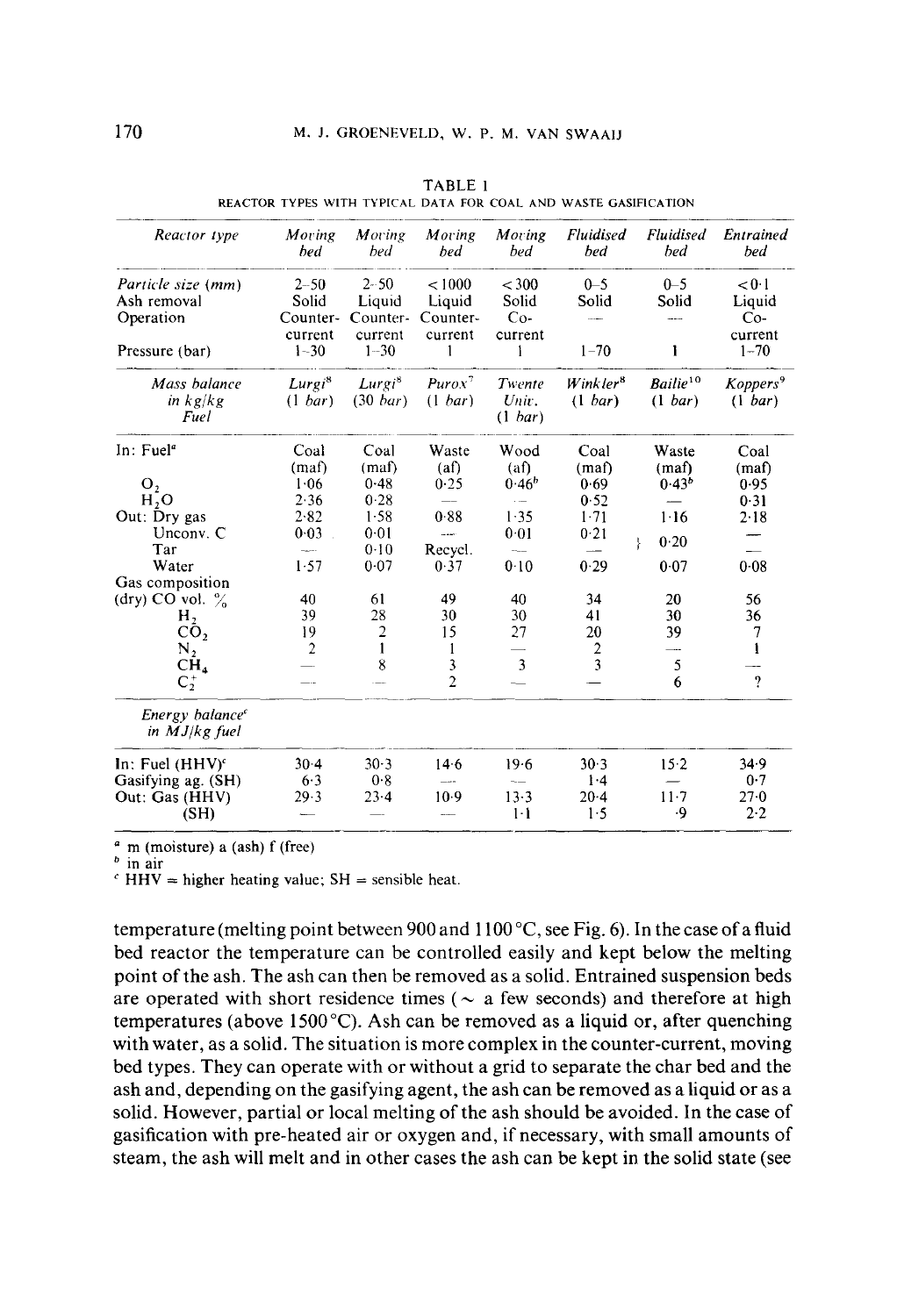Table 1). An advantage of liquid ash removal is that, after quenching in water, the solid residue can be disposed of easily due to its favourable leaching properties. Disadvantages are, however, the difficult operation of the process at low capacities and the more delicate start-up and shut-down procedures. As can be seen from the temperature profile in Fig. 6, ash removal in the co-current moving bed reactor will be in the solid state.

*Pressure."* For coal gasification, modern developments are aimed at high pressures  $(20-100$  bar) for large scale production units because of: (a) the higher specific reactor capacity and (b) the higher methane content in the product gas. In the gasification of waste these advantages generally do not outweigh the more expensive gasifier construction. Usually the required capacity is still small in comparison with coal gasifiers.

*Gasification agent andproduct gas composition:* Typical examples of the different feedstocks, their gasification agents and their product gas composition are presented in Table 1. The composition is not solely a function of the gasifier type but also, of course, of the gasification agent (air, oxygen, steam, etc.) and the temperature of the inlet and outlet streams. The sensible heat of the product gas cannot always be recovered or recycled to the reactor. Therefore one should consider the gasification process as a whole (including all the process streams) when comparing process efficiencies.

# *EL'aluation of gasifier design for waste gasification processes*

Apart from the general design considerations given above, waste gasification has some additional demands. In comparison with coal gasification, the waste feedstock is generally less uniform in composition, especially with respect to domestic waste. Furthermore, the municipal solid waste refuse contains chlorine components which have to be removed from the gas during or after gasification.

As the required capacities range from small to intermediate  $(5 \text{ kg/h} - 10 \text{ ton/h})$  the capital investment for both reactor and gas cleaning equipment should be low. In addition, operational costs, maintenance costs, etc., should be relatively low. Waste gasifiers should be robust and thus without fragile moving parts. If possible, feedstock preparation processes such as drying, separation, size reduction or agglomeration should be avoided.

Of the three types of gasifier—the moving bed, the fluid bed and the entrained suspension bed--the last two seem to be the least adequate for waste gasification according to these criteria. The fluid bed reactor is rather complex and usually requires a size reduction. It produces a product gas with a high tar content, demanding extensive gas cleaning. This is unnecessary if the gas is directly combusted in the disengaging zone. The entrained suspension bed gasifier needs a still smaller particle size but produces a more or less tar-free product gas at a high temperature. For the relatively small scale of waste gasification, this process will be too expensive.

The moving bed counter-current gasifier with solid-ash removal produces a tar-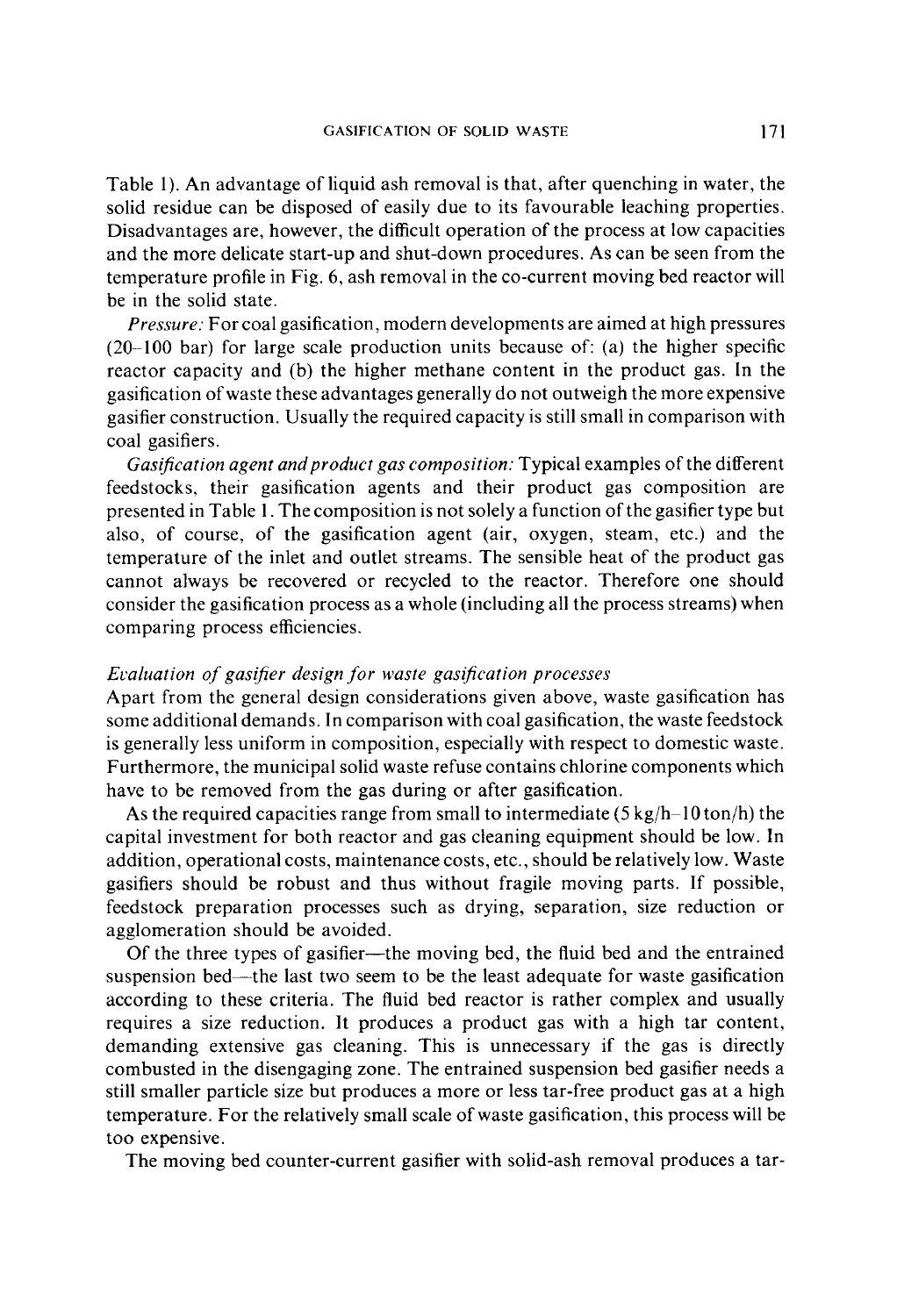containing gas and may involve difficulties with ash removal depending on the ash content of the feedstock and the ash properties. The problem of ash removal is less severe in the liquid ash removal moving bed gasifiers but they are known to be more difficult to operate. If the gas is directly combusted, the high tar content can be accepted. In other cases a more or less tar-free gas should be produced. This can be done in counter-current gasifiers with special features as seen in Figs. 2, 3 and 4 but these types of gasifier have more control problems. For waste gasification some of these types appear quite promising and deserve further investigation. The cocurrent moving bed gasifier is simple to construct and to control, and produces a tarfree gas at a higher exit temperature. It has been successfully used for the gasification of vegetable materials.<sup>10,11</sup> This process is especially suited for small-scale processing of vegetable materials because it requires relatively little treatment of the product gases. For combustion, except for dust removal, no treatment is necessary. In addition, gas turbines can run directly on the product gas and after dust removal and cooling the gas is suitable for internal combustion engines.

A second application of the co-current moving bed reactor could be for refuse gasification or with other feedstocks containing chlorine components such as PVC. In a co-current process the chlorine could possibly be bound to CaO during gasification.<sup>12</sup> Because co-current moving bed gasifiers appear promising for the previously mentioned applications and as little pertinent study has been devoted recently to their operation, we shall discuss this type of reactor in more detail.

## THE CO-CURRENT MOVING BED GASIFIER

Most of the early research and development on this gasifier type occurred around the period of the second world war and was aimed at a light, small reactor fuelling wood blocks for 20-100kW car and lorry engines. An extensive survey of the different designs is presented by Schläpfer and Tobler.<sup>10</sup> An improved design for a stationary solid waste gasifier has been developed in our laboratory (see Fig. 7). Based on this design (and a few modifications) demonstration pilot plants with capacities of 2, 10 and 50 kg/h have been erected and brought on stream. Typical operational data from these plants with wood blocks as the feedstock are included in Table 1. This type of gasifier will now be described. It is assumed that the process is maintained by a ventilator sucking the gas out of the gasifier. However, different modes of operation are possible.

## *(a) Bunker*

The solid material is introduced at the top of the gasifier. It is not necessary to use complex sluices because a small amount of air leakage can be tolerated there. Normally filling will be discontinuous and then the bunker volume depends on the time betweeen successive fillings and the density of the waste. Due to heat transfer from the hotter lower zones of the reactor within the bunker, drying takes place.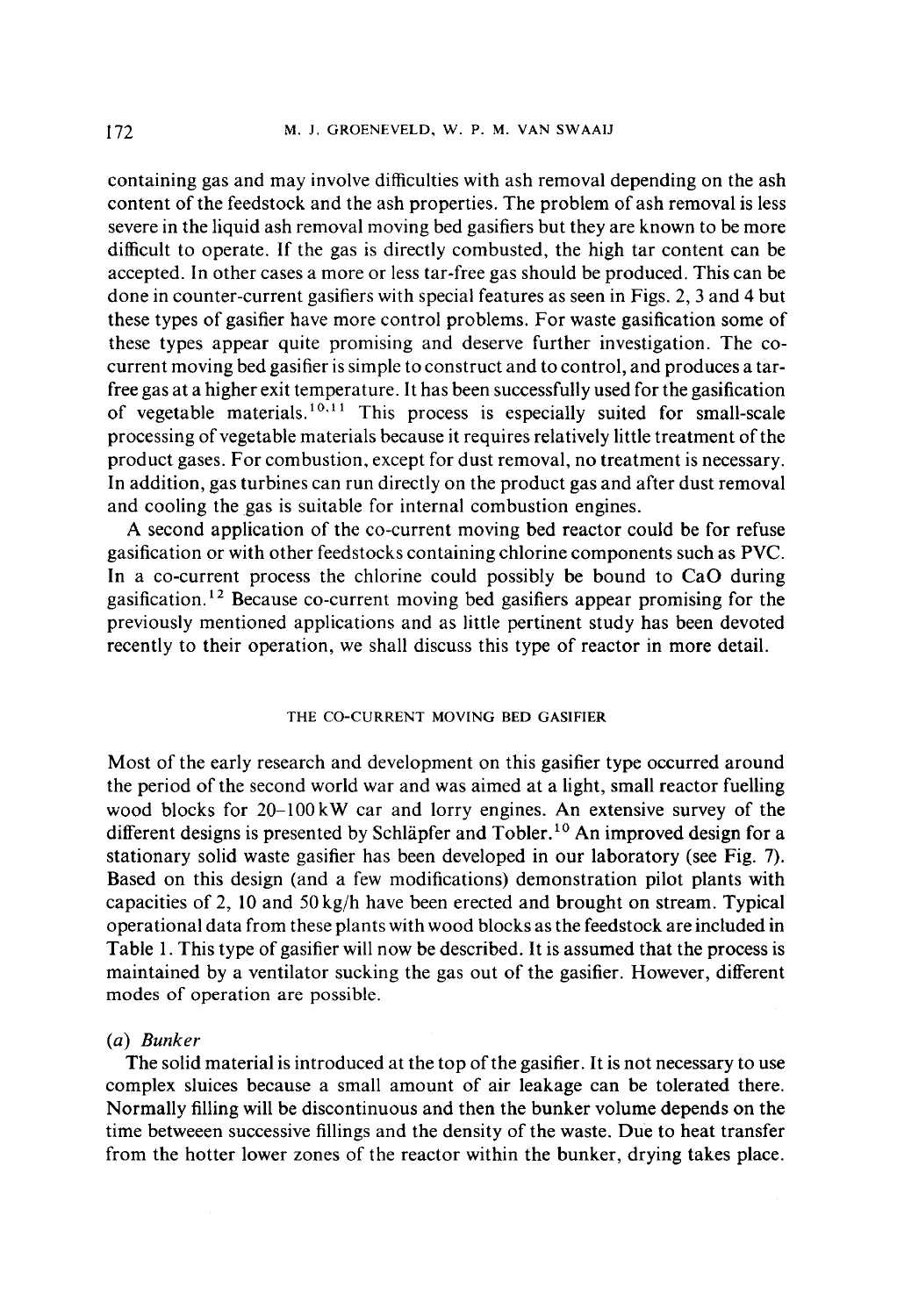

Fig. 7. Co-current gasifier. (d: drying zone; p: pyrolysis zone; o: oxidation zone; r: reduction zone.)

#### *(b) Pyrolysis zone*

In lower places the solid material starts pyrolysing at  $250^{\circ}$ C, producing char, condensable and non-condensable gases. A typical product distribution for the pyrolysis of wood at 400 °C is given in Table 2.<sup>13</sup> The distribution depends primarily on the heating rate, temperature and particle size. Normally some consecutive tar conversion takes place, especially at low heating rates and for large particles. All the pyrolysis products move to the oxidation zone.

## *(c) Oxidation zone*

Here air is introduced. The reactions with oxygen are highly exothermic and result in a sharp rise in temperature up to  $1200-1600^{\circ}$ C. An important function of the oxidation zone, apart from heat generation, is to convert and oxidise all the condensable organic products from the pyrolysis zone. This is a direct result of the high temperatures prevailing. To avoid cold spots in the oxidation zone, where tar could pass uncracked, the air velocity and reactor geometry must be well chosen. To satisfy this aim, two methods are proposed: (i) reducing the cross-sectional area, commonly by means of a so-called throat and (ii) spreading the air inlet points at the wall of the gasifier over the whole cross-section (see Fig. 8) or using a central air inlet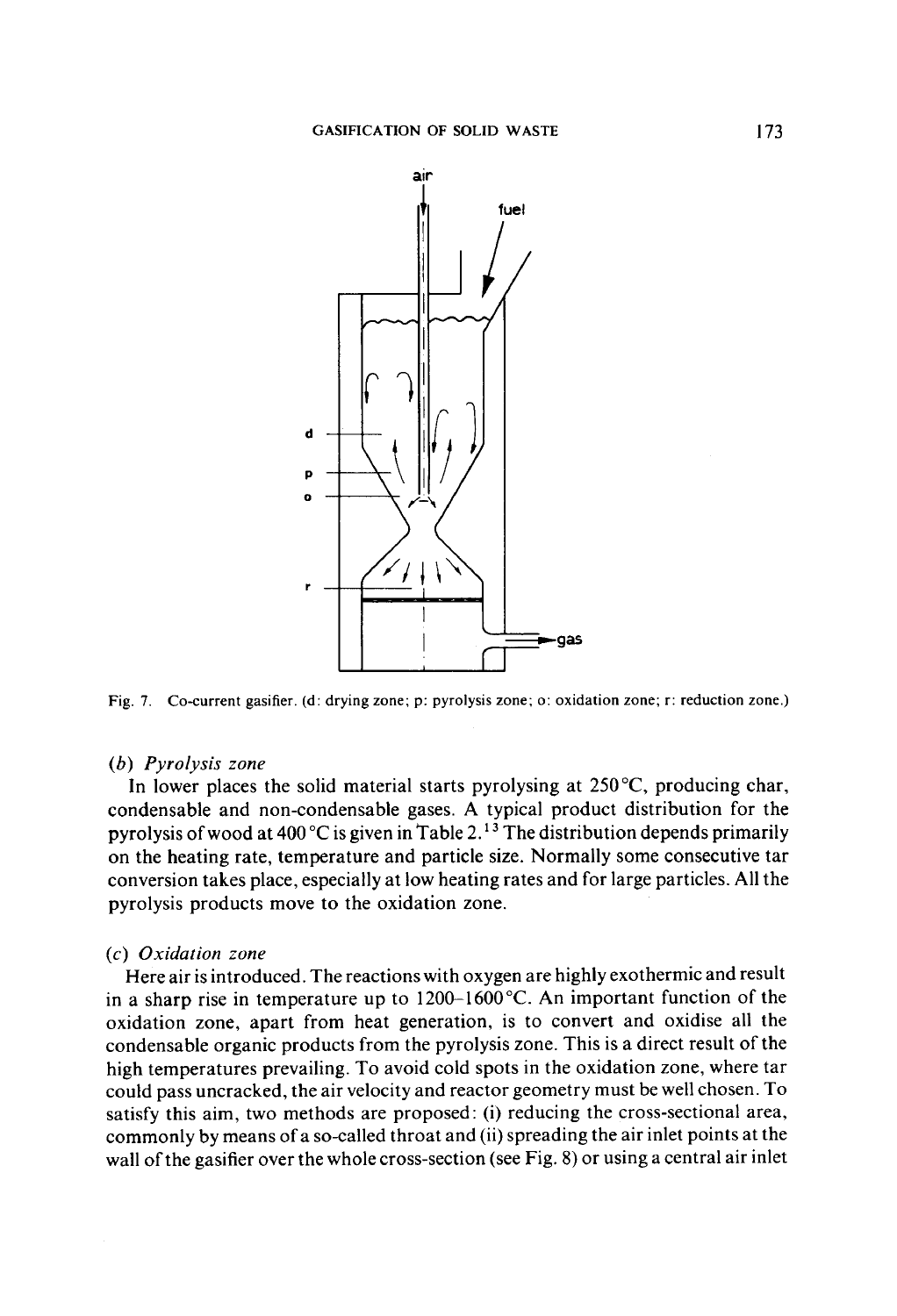TABLE 2

| $20.8\%$                  | primary carbon                    |
|---------------------------|-----------------------------------|
| $16.8\%$ H <sub>2</sub> O |                                   |
| $6.5\%$                   | CO,                               |
| $4.1\%$                   | CO                                |
| $7.5\%$                   | CH,COOH                           |
| $1.6\%$                   | CH, OH                            |
|                           | $2.9\%$ HCOOH                     |
| $4.2\%$                   | pitch                             |
| $36.0\%$                  | tar consecutively converted into: |
|                           | $21\%$ secondary carbon           |
|                           | 8% H,O                            |
|                           | 4.3 $\%$ CO <sub>2</sub>          |
|                           | $2.8\%$ oil                       |

with a spray nozzle introduced from the top (see Fig. 9) or from the bottom (see Fig. 10). Although a throat can hinder the solid flows, no design has been developed that directly produces a tar-free gas without a throat. Combinations of a central air inlet with wall inlet points have been applied but Schläpfer and Tobler<sup>10</sup> conclude that the residual tar production is not reduced further and that it is more difficult to control the amounts of air at all the introduction points.

The final design depends on the feedstock properties such as the heat of combustion, the rate of tar production, the bunker flow characteristics and the scale of operation. For the gasification of waste the central air inlet from the top is preferred because this inlet tube can also be used for stirring the bed. The products of the oxidation zone (hot gases and glowing charcoal) move downwards to the reduction zone.

## *(d) Reduction zone*

In this zone the sensible heat of the gases and charcoal is absorbed in the



Figs. 8, 9 and 10. Oxidation zone with air inlet points positioned respectively, at the wall (lmbert), with central air inlets from the top and from the bottom.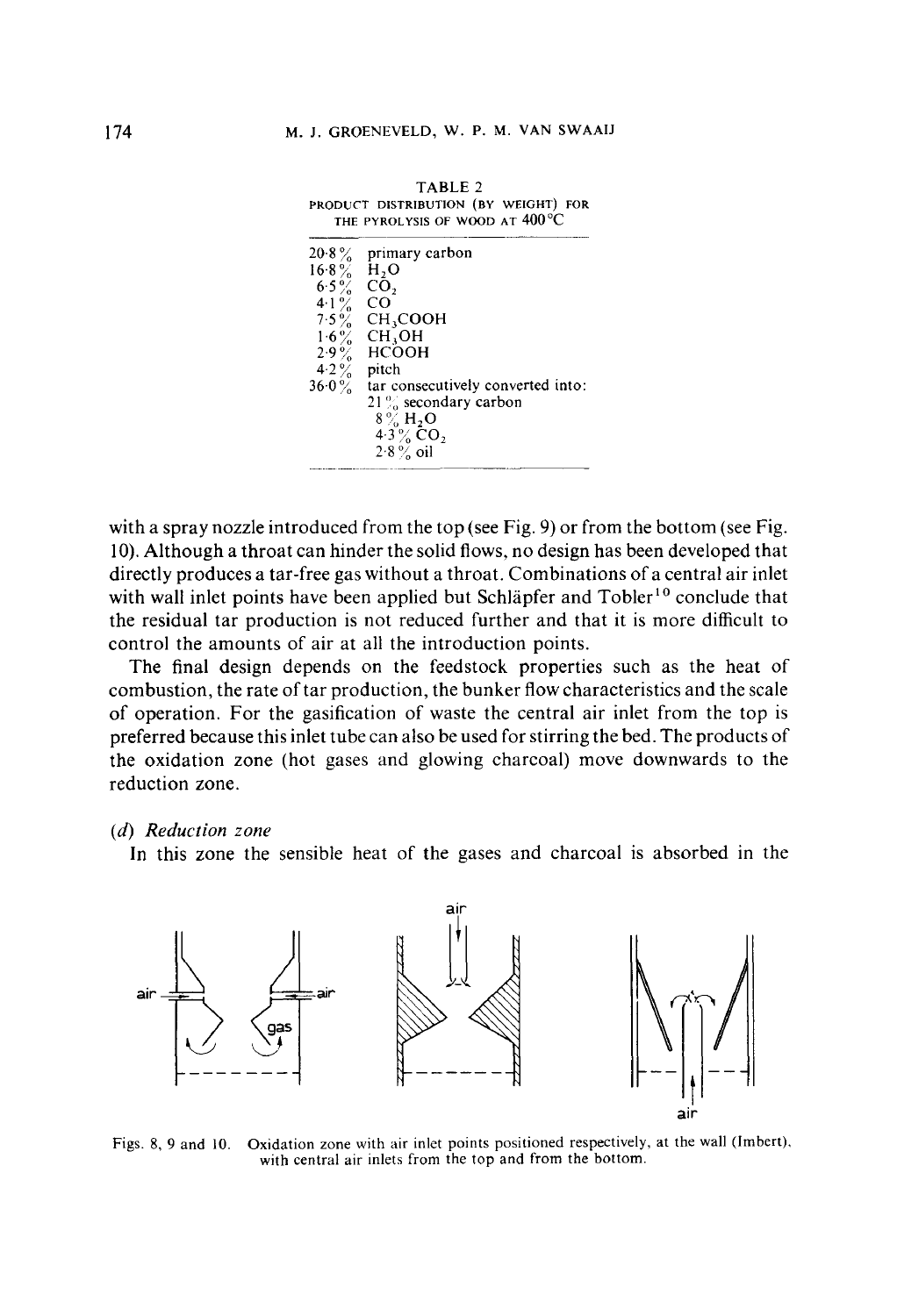endothermic reactions between water, carbon dioxide and carbon in the charcoal. Consequently, a hydrogen- and carbon monoxide-containing fuel gas is produced.

From a model investigation<sup>12</sup> it was concluded that near the oxidation zone, where the temperatures are still high, carbon is consumed in the outside layers of the particles only and hence they shrink. In the lower and cooler parts of the reduction zone, the carbon is consumed throughout the whole particles, thus lowering the density of the particle until it collapses due to mechanical forces. The ash, containing some carbon, should be removed occasionally. Whether a grid is necessary and how it should be designed depends on the amount of ash and its melting point. In the case of agricultural and forestry waste gasifications the amount of ash is often so small ( $\langle 1 \rangle$  by weight of the feedstock) that operation without a grid is possible.

The product gas, which is practically free of tar but contains some dust or soot, leaves the reactor at  $+ 700^{\circ}$ C. After dust removal it is ready for use in modern equipment such as boilers and gas turbines and, after cooling, in internal combustion engines.

## APPLICATIONS OF THE CO-CURRENT MOVING BED GASIFICATION PROCESS

# *The gasification of agricultural and forestry waste in developing countries*

The development of rural areas in the Third World is highly dependent on the availability of decentralised energy supplies. In many cases the energy is generated with internal combustion engines powering tractors, water pumps, workshop machinery, electrical generators for local electricity supply or machinery to process agricultural products. It would be preferable to change from expensive, often imported, diesel oil or petrol to a gasification of agricultural and forestry waste in order to produce a fuel gas that can be used directly in engines. The following requirements should be fulfilled in order to be able to use gasification technology in rural areas:

the waste should be available without damaging the environment or agricultural system;

the equipment necessary for the gasification process should be constructed, or at least maintained, locally;

the process should be profitable for the owner(s);

the technology should be appropriate to the existing social and cultural systems and preferably benefit the poorest strata of society.

As an example, the gasification of maize cobs in an Ujamaa village in Tanzania will be discussed.<sup>12</sup>

In many villages maize is grown both as a cash crop and for local consumption. The locally eaten maize is cultivated on individual plots and milled locally in a maize mill which is often powered by a 20 kW engine. The cash crop maize grows, in the case of the Ujamaa villages, on communal fields of 40-200 ha. The communal fields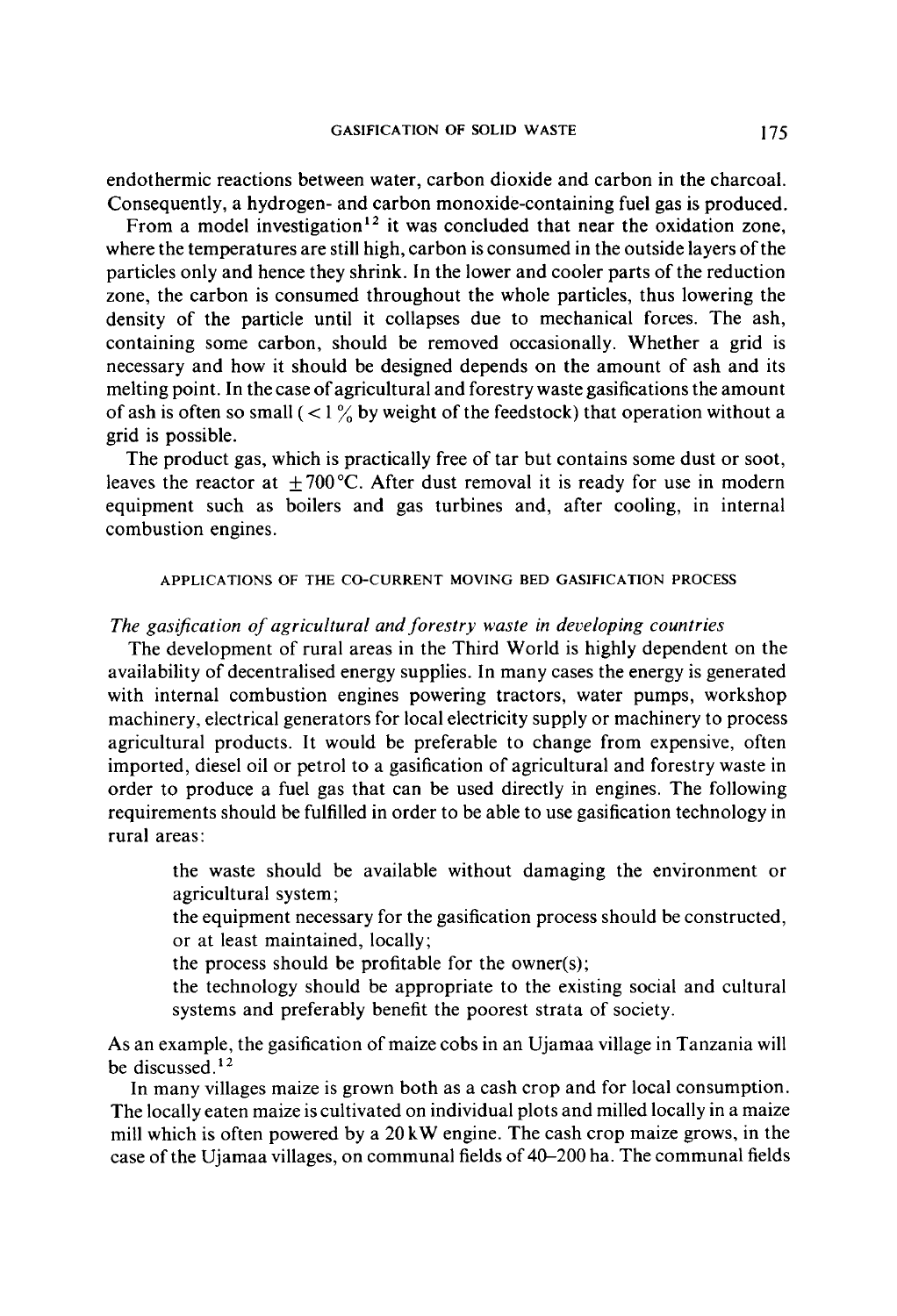produce 2500 kg/ha/y maize, which is shelled in the village by hand-picking and sold as grain. Consequently,  $450 \text{ kg/ha/y}$  maize cobs are produced and these are deposited on enormous heaps in the villages. Because of the high carbon-to-nitrogen ratio, it is inadequate as mulch fertiliser and, apart from some use as cattle feed for very dry periods, no alternative use is known or foreseen.

It has been estimated that the 20 kW mill engine will consume  $+28$  tpa maize cobs if gasification is used to power the mill and a mechanical sheller. This amount is readily available. For Ujamaa villages the mills can be owned communally and then the profit could be used to lower the price of milling and so raise the income of the people by about 10  $\frac{6}{10}$ . Alternatively, from the profit, communal facilities can be purchased (up to the maximum value of  $20.000 \text{ TSh/y} = 2750 \text{ US}(y)$ ). As maize mills are already familiar, no social or cultural changes are to be expected. The required capacities  $( + 30 \text{ kg/h})$  are no different from those tested in our laboratory where maize cobs are also gasified. An appropriate design is proposed for this purpose (see Fig. 11). In the near future these gasification processes will be tested out in Tanzania under local circumstances.



Fig. 11. Gasification process appropriate for maize milling in Tanzania.

# *The gasification of domestic waste*

In the developed world, domestic waste is so abundant that several processes have been developed or are under development for its conversion. These processes should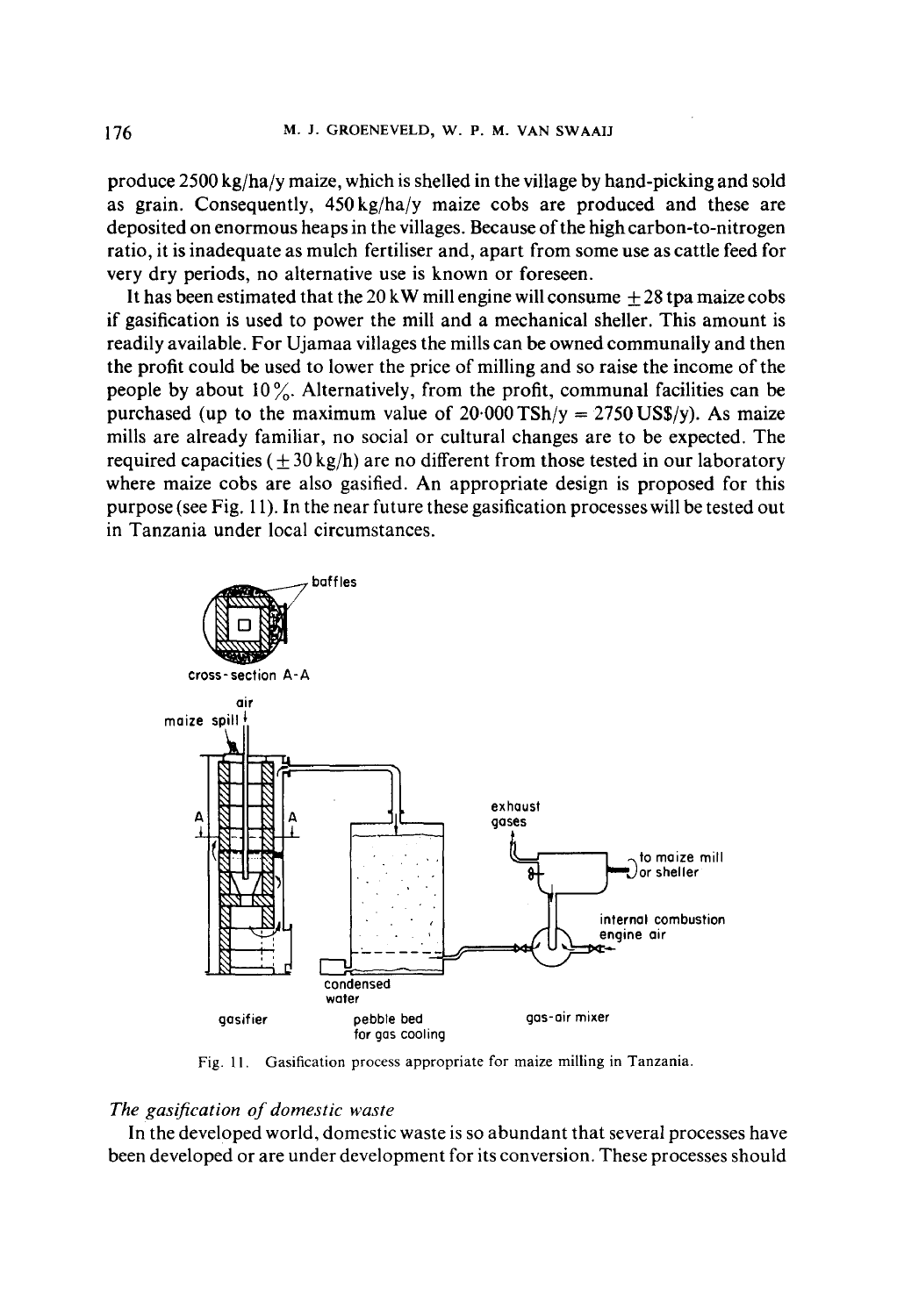be optimised in order to reduce environmental pollution and with respect to economics. In many cases nowadays the refuse is incinerated, sometimes after separating constituents with a high specific value such as iron. The environmental control of this incineration, especially with respect to dust particles, smoke, hydrochloric acid and heavy metals, is costly. Recovery of the energy is hardly renumerative because of costly corrosion prevention measures necessary for boiler protection. To cope with some of these problems gasification processes have been proposed and brought into operation.<sup>6,14</sup> These processes involve counter-current moving bed reactors with liquid ash removal. Co-current operation could be advantageous, however, because of the tar-free gas production. From this product gas, hydrochloric acid and hydrogen sulphide, fly ash and other noxious components can be removed by well known wet or dry processes. Prior to incineration by this means a clean process can be obtained without the more expensive cleaning of the much larger quantities of flue gas. It seems likely that the acetous gases can be absorbed in dolomite or calcium oxide during gasification so that the gas can be used without further treatment. This clean gas could then be used in a cheap, perhaps already existing, gas-fired boiler or gas turbine (see Fig. 12). The



Fig. 12. Gasification of domestic waste with a co-current gasifier.

same holds, of course, for all the organic refuse materials but domestic waste is the biggest problem. Consequently, the processing of refuse by gasification in a cocurrent moving bed reactor will produce less pollution and might even, perhaps, be more economic. Experiments are being carried out to test these possibilities for (domestic) waste gasification.